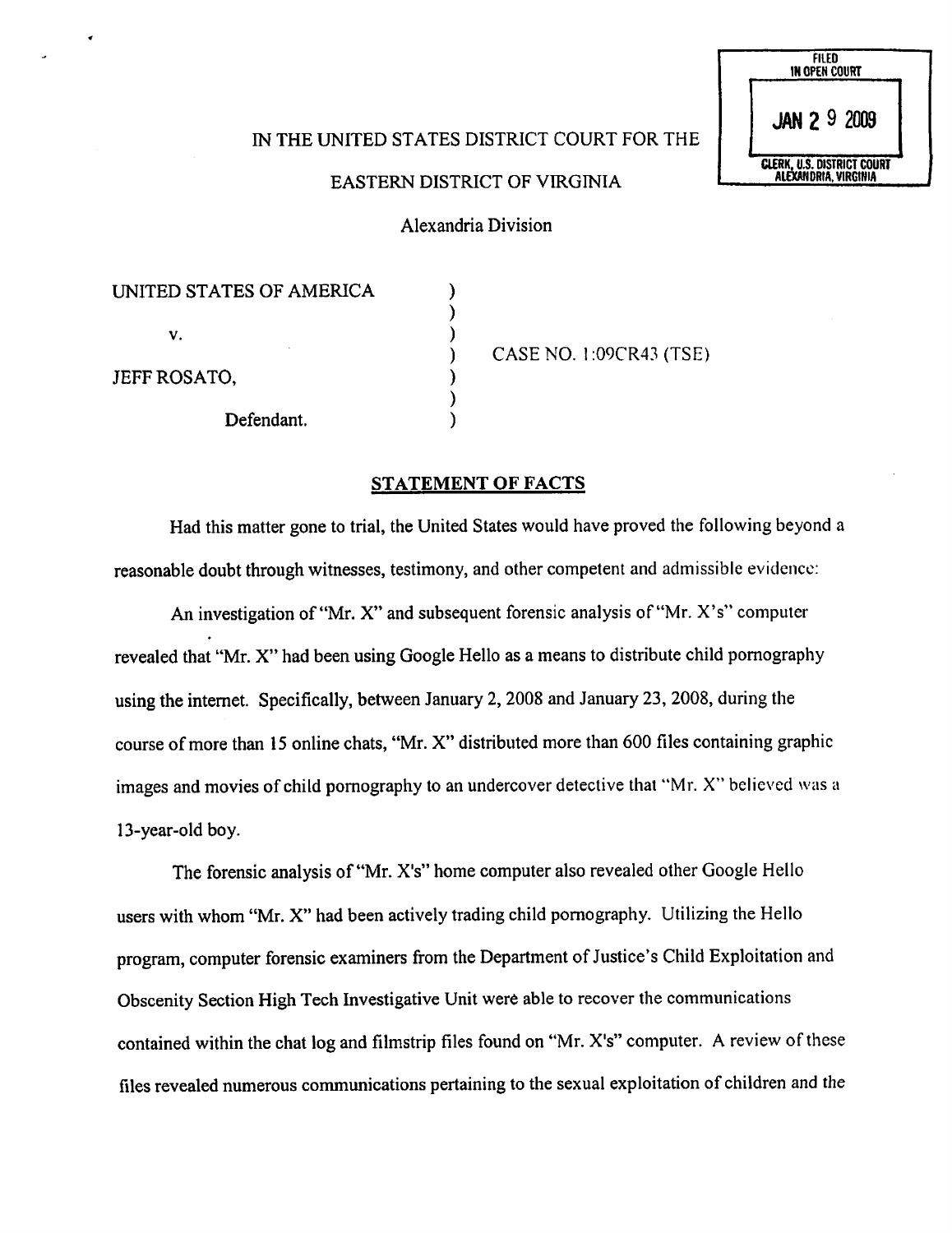distribution and receipt of digital images of child pornography. More specifically, many of these files contained thumbnail images of the full size images that were distributed and received during each chat conversation. The chat logs also contained application messages that were generated by the Hello program. The application messages were inserted into the chat log as application events occurred. Application messages included date and time of the communication, texi identifying the number of images sent by each user during the communication as well as the total number of images sent. Many of the images found within the chat conversations involved visual depictions of minors engaged in sexually explicit conduct.

The forensic examiners also located two files named "friends" in two file paths. These files contained the user identification number, handle (nickname) and email address for some of the Hello users that had communicated with "Mr. X." The UID numbers listed in the friends.xml files were the same UID numbers used to label the folders that contained the chat log and filmstrip files.

As a result of their analysis, the forensic examiners from the Department of Justice's Child Exploitation and Obscenity Section High Tech Investigative Unit created a list of Google Hello users that had been identified as having chatted with and exchanged child pornography with "Mr. X." One such user was identified as Defendant.

A February 25,2007 chat between Defendant and "Mr. X" included discussions related to the receipt of child pornography images, thumbnails of child pornography, and application messages identifying the total number of images exchanged and the number of images sent by each participant.

Specifically, during the February 25, 2007 chat, Defendant received 139 images from "Mr X." Many of these images also contain child pornography. For example, one of the images sent by "Mr. X" shows a boy approximately 10 years old masturbating.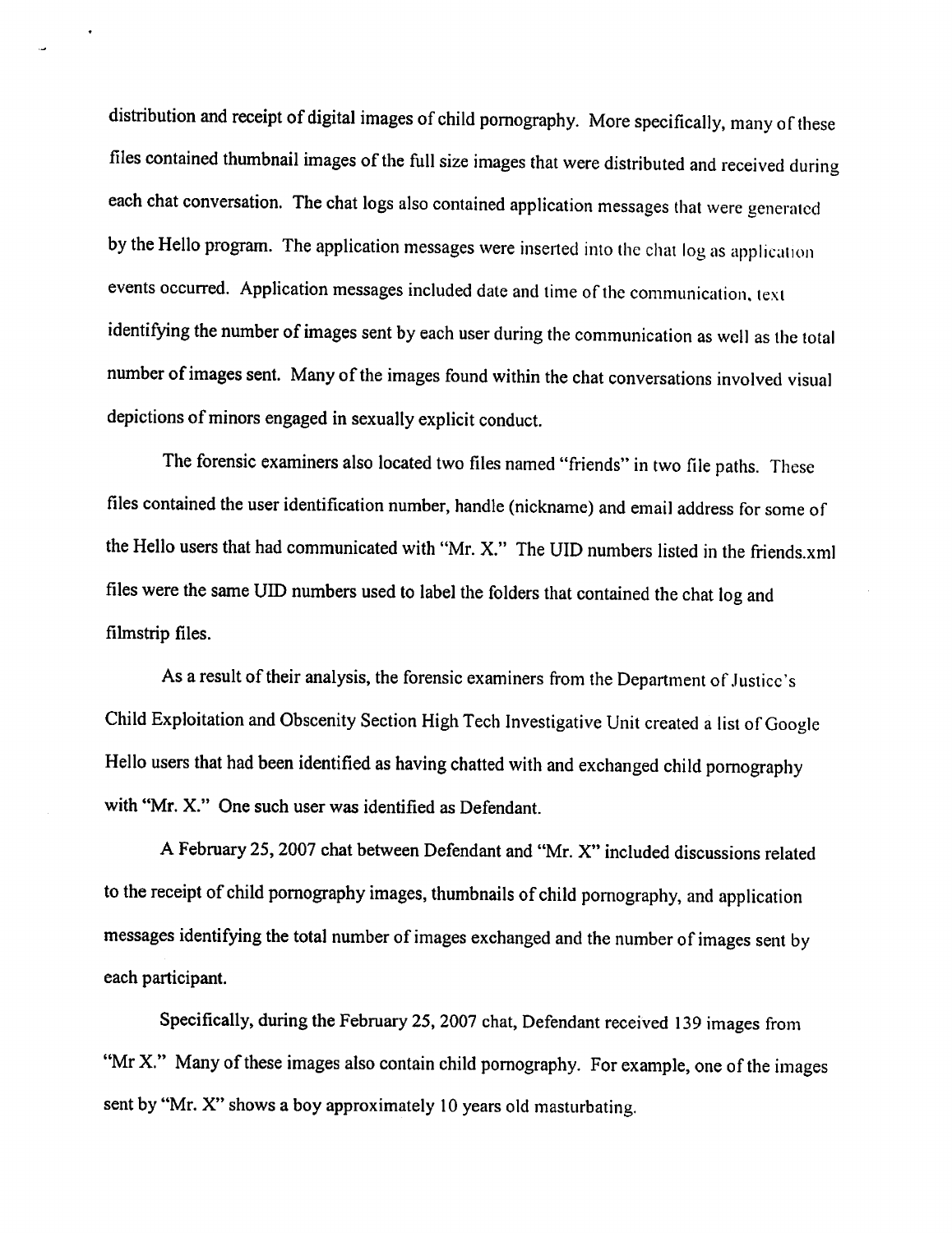Based on this information, on November 4, 2008, a federal search warrant was obtained for Defendant's residence from a magistrate judge in the Eastern District of Virginia. The warrant authorized the seizure of, among other things, "any computer, computer system and related peripherals" in order to search for images of child pornography.

Pursuant to the search warrant, on November 7,2008, agents from the Federal Bureau of Investigation seized, among other things, four laptop computers, one desktop computer, and two external hard drives from the defendant's residence. A forensic review of Defendant's computer equipment revealed thousands of images of child pornography and child erotica, and several movies containing child pornography and child erotica. Many of the images and videos depict minors engaged in sexual acts.

The child pornographic images that Defendant received via the Internet depicted a number of known child victims of sexual exploitation engaging in sexually explicit conduct. These images and videos are known to have been created outside of the Commonwealth of Virginia.

All of the visual depictions of minors engaging in sexually explicit conduct received by Defendant had been shipped and transported in interstate or foreign commerce by various means, including by computer transmission and/or were stored on or produced using materials that had traveled in interstate and foreign commerce.

In all instances described above, Defendant received visual depictions of minors engaging in sexually explicit conduct knowingly and intentionally and not by accident or mistake.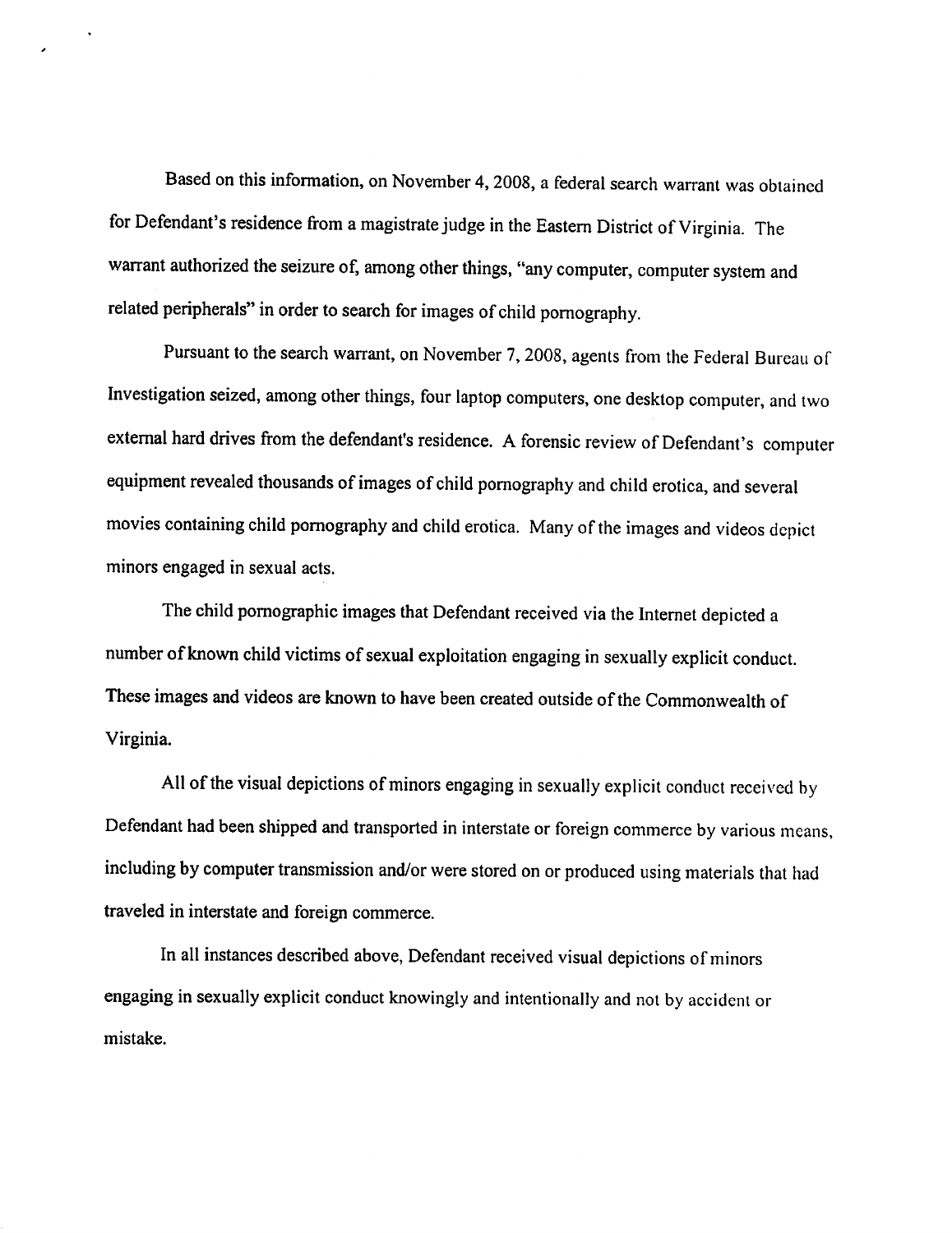Respectfully submitted,

Dana J. Boente Acting Quited States Afterney

Z ८

Andrew McCormack Special Assistant United States Attorney

By: